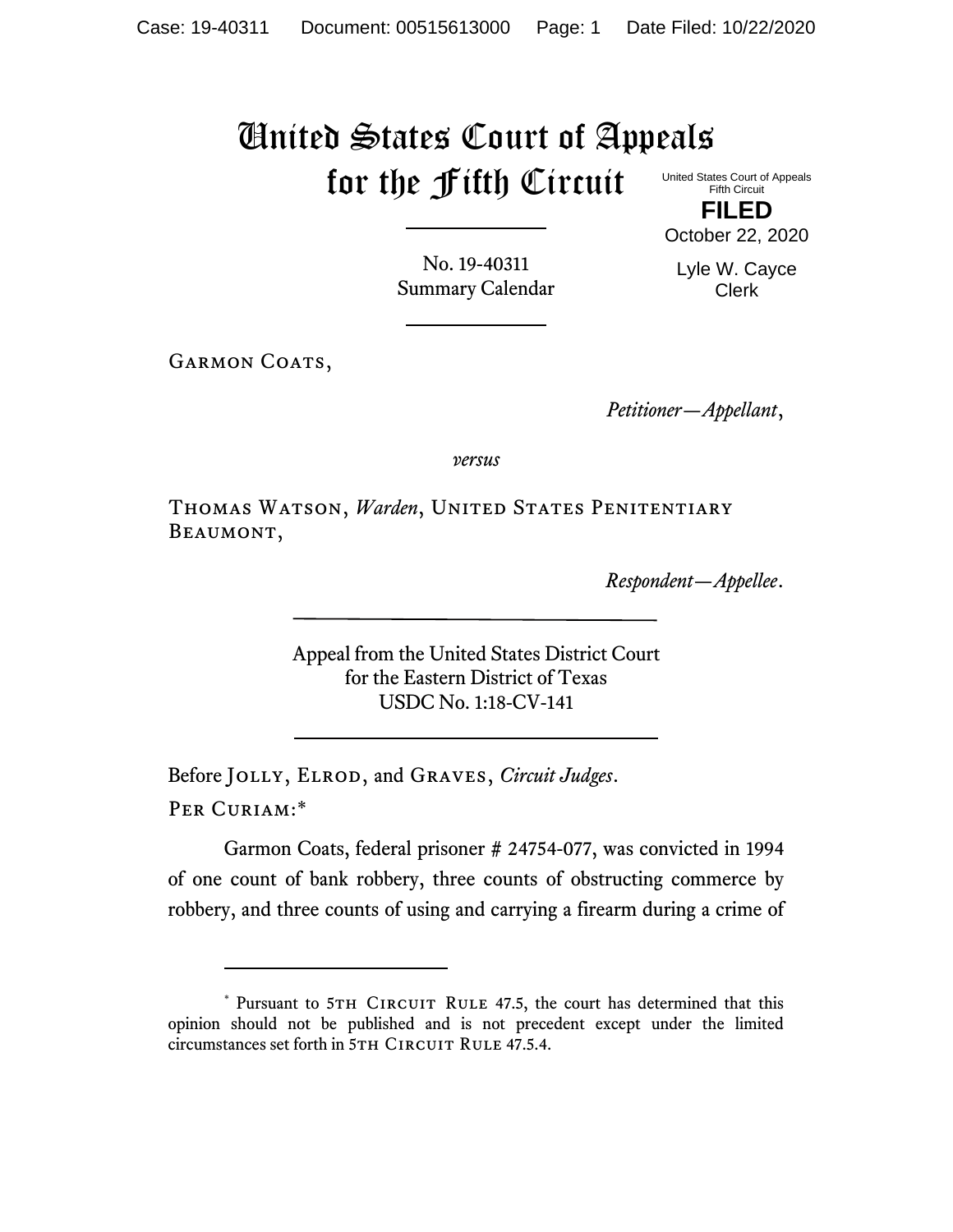## No. 19-40311

violence. He appeals the dismissal of his 28 U.S.C. § 2241 petition, wherein he argued that the Federal Bureau of Prisons (BOP) failed to credit his sentence for the nearly 13 years he spent serving a state sentence. The district court dismissed the petition as a successive filing because Coats had raised the same claim in an earlier § 2241 petition. Alternatively, the court dismissed the petition for failure to exhaust administrative remedies to the extent that it raised any new arguments. Finally, the district court denied Coats's postjudgment motion to rescind, construed as filed pursuant to Federal Rule of Civil Procedure 59(e).

Because Coats's § 2241 petition raised the same legal claim that was rejected in his prior § 2241 proceeding, *see Coats v. Smith*, 395 F. App'x 382, 383 (9th Cir. 2010), the district court did not abuse its discretion by dismissing the petition as successive, *see 2*8 U.S.C. § 2244(a); *United States v. Tubwell*, 37 F.3d 175, 177–78 (5th Cir. 1994); *see also James v. Cain*, 56 F.3d 662, 665 (5th Cir. 1995). Further, Coats concedes that he failed to exhaust his administrative remedies as to his arguments concerning how a five-year state sentence he received for escape should have been treated in his federal sentence computations. Because he has not demonstrated the futility of administrative review, the district court did not abuse its discretion in dismissing his § 2241 petition as to this claim for failure to exhaust. *See Fuller v. Rich*, 11 F.3d 61, 62 (5th Cir. 1994).

Coats presents no argument concerning the denial of his postjudgment motion. Accordingly, he has abandoned any claim stemming from that ruling. *See Brinkmann v. Dallas Cty. Deputy Sheriff Abner*, 813 F.2d 744, 748 (5th Cir. 1987).

In light of the foregoing, the judgment of the district court is AFFIRMED. We CAUTION Coats that frivolous, repetitive, or abusive filings may result in the imposition of sanctions, including dismissal,